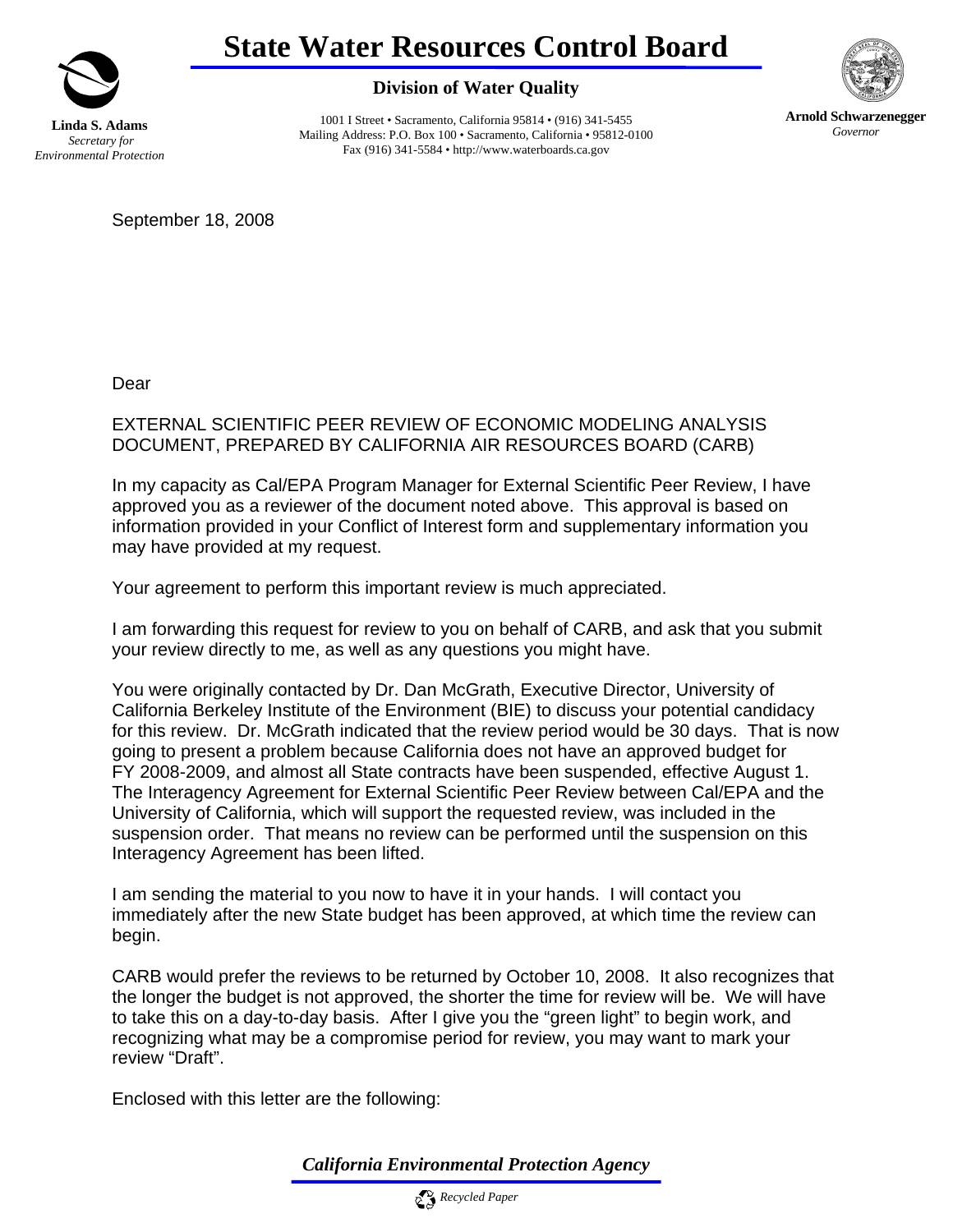Enclosure 1

Letter of request to me for reviewers, signed by Richard Corey, CARB. The letter has three attachments, slightly revised from the attachments sent to you previously by Dr. McGrath during the reviewer solicitation process.

## **Please note that the focus of your review will be Attachment 2. Each topic must be addressed, as expertise allows.**

Attachment 1. Summary of document to be reviewed. Attachment 2. Description of topics to be reviewed. Attachment 3. List of individuals who participated in development of draft document.

Enclosure 2 – Guidelines Provided in Response Letters to Organizations Which Have Requested External Peer Reviewers.

These "rules of conduct" represent an updated version of what I sent you during the Conflict of Interest review process.

Normally, I send these to the organizations when I approve reviewers for them. They would then contact the identified reviewers and send the review material to them. In the present circumstance, I will be managing the review for CARB which will not know the identity of the reviewers until the reviews have been submitted to me.

Enclosure 3 – Subject of Review: "Economic Analysis Supplement", Pursuant to AB 32, The California Global Warming Solutions Act of 2006.

The Supplement consists of 25 pages. It is accompanied by five Appendices.

Time allowing, CARB has indicated that it may request a summary review to be written. Professor Inez Fung, Co-Director, BIE, has indicated that in this situation, she would convene the reviewers as a panel, appoint the Chair, and manage the process independent from Cal/EPA. This process may be accomplished through telephone conference calls.

If I can provide additional help, feel free to contact me at any time during the review process, once it begins, or before if need be. I can be reached at (916) 341-5567 or [gbowes@waterboards.ca.gov](mailto:gbowes@waterboards.ca.gov).

Sincerely,

## *Original signed by*

Gerald W. Bowes, Ph.D. Staff Toxicologist (Sup.) Manager, Toxicology and Peer Review Section Division of Water Quality

**Enclosures** 

*California Environmental Protection Agency*